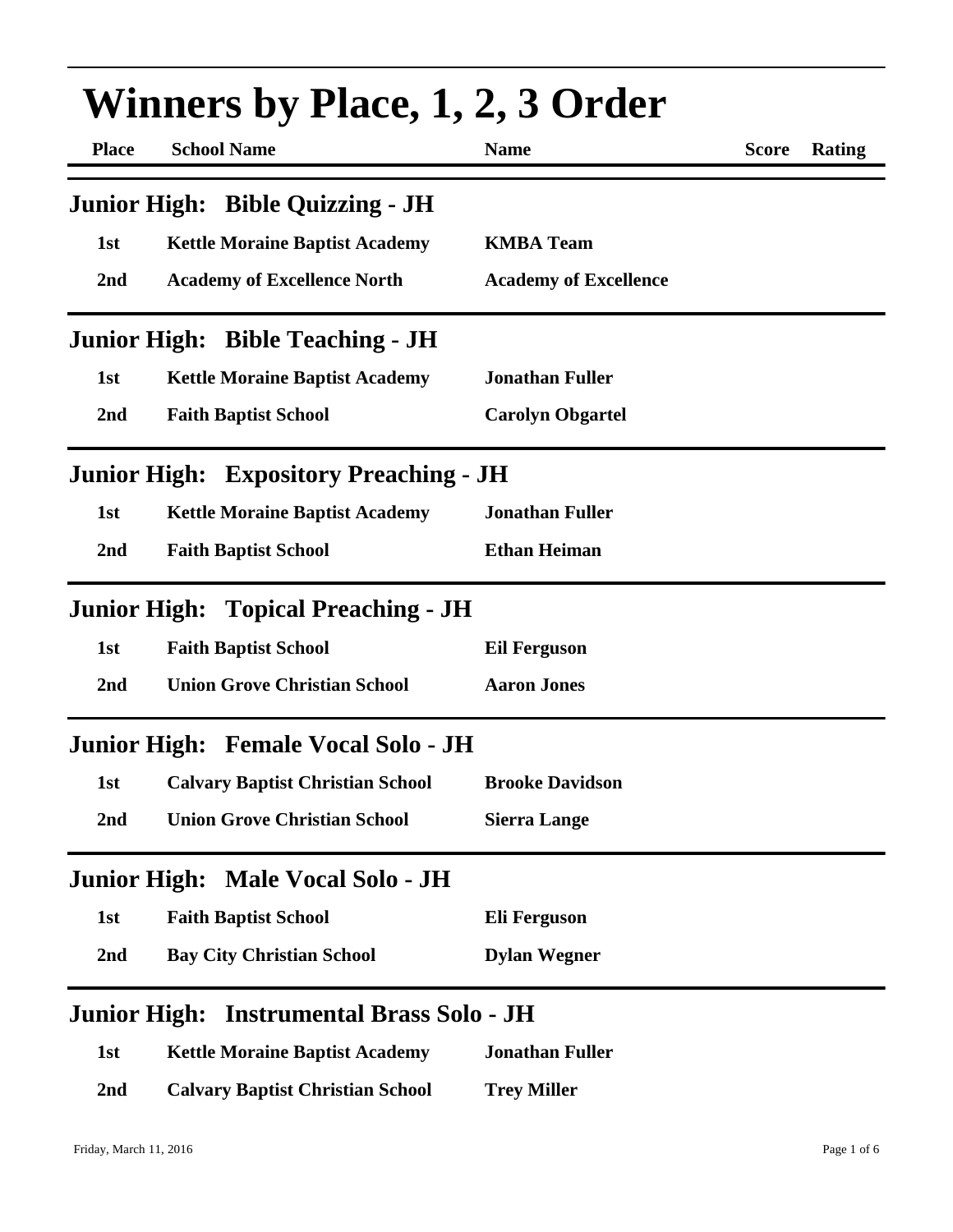| <b>Winners by Place, 1, 2, 3 Order</b> |                                              |                          |                        |  |
|----------------------------------------|----------------------------------------------|--------------------------|------------------------|--|
| <b>Place</b>                           | <b>School Name</b>                           | <b>Name</b>              | <b>Score</b><br>Rating |  |
|                                        | Junior High: Instrumental Woodwind Solo - JH |                          |                        |  |
| 1st                                    | <b>Academy of Excellence South</b>           | <b>Victor Ceballos</b>   |                        |  |
|                                        | Junior High: Instrumental String Solo - JH   |                          |                        |  |
| 1st                                    | <b>Union Grove Christian School</b>          | <b>Eleano Riley</b>      |                        |  |
| 2nd                                    | <b>Union Grove Christian School</b>          | <b>Cora-Ann Reindl</b>   |                        |  |
|                                        | Junior High: Sacred Piano Solo - JH          |                          |                        |  |
| 1st                                    | <b>Calvary Baptist Christian School</b>      | <b>Mike Davis</b>        |                        |  |
| 2nd                                    | <b>Greendale Baptist Academy</b>             | <b>Alyssa DeVincenzo</b> |                        |  |
|                                        | Junior High: Classical Piano Solo - JH       |                          |                        |  |
| 1st                                    | <b>First Baptist Christian School</b>        | <b>Lily Mesyk</b>        |                        |  |
| 2nd                                    | <b>Calvary Baptist Christian School</b>      | <b>Marri Reid</b>        |                        |  |
|                                        | Junior High: Small Vocal Ensemble - JH       |                          |                        |  |
| 1st                                    | <b>Bay City Christian School</b>             | <b>BCCS</b> Men          |                        |  |
| 2 <sub>nd</sub>                        | <b>Faith Christian School</b>                | <b>Faith Christian</b>   |                        |  |
|                                        | Junior High: Large Vocal Ensemble - JH       |                          |                        |  |
| 1st                                    | <b>Calvary Baptist Christian School</b>      | <b>CBCS Boys</b>         |                        |  |
| 2nd                                    | <b>Calvary Baptist Christian School</b>      | <b>CBCS Girls</b>        |                        |  |
|                                        | Junior High: Choir - JH                      |                          |                        |  |
| 1st                                    | <b>Calvary Baptist Christian School</b>      | <b>CBCS</b>              |                        |  |
| 2nd                                    | <b>Academy of Excellence South</b>           | AoE South - 25           |                        |  |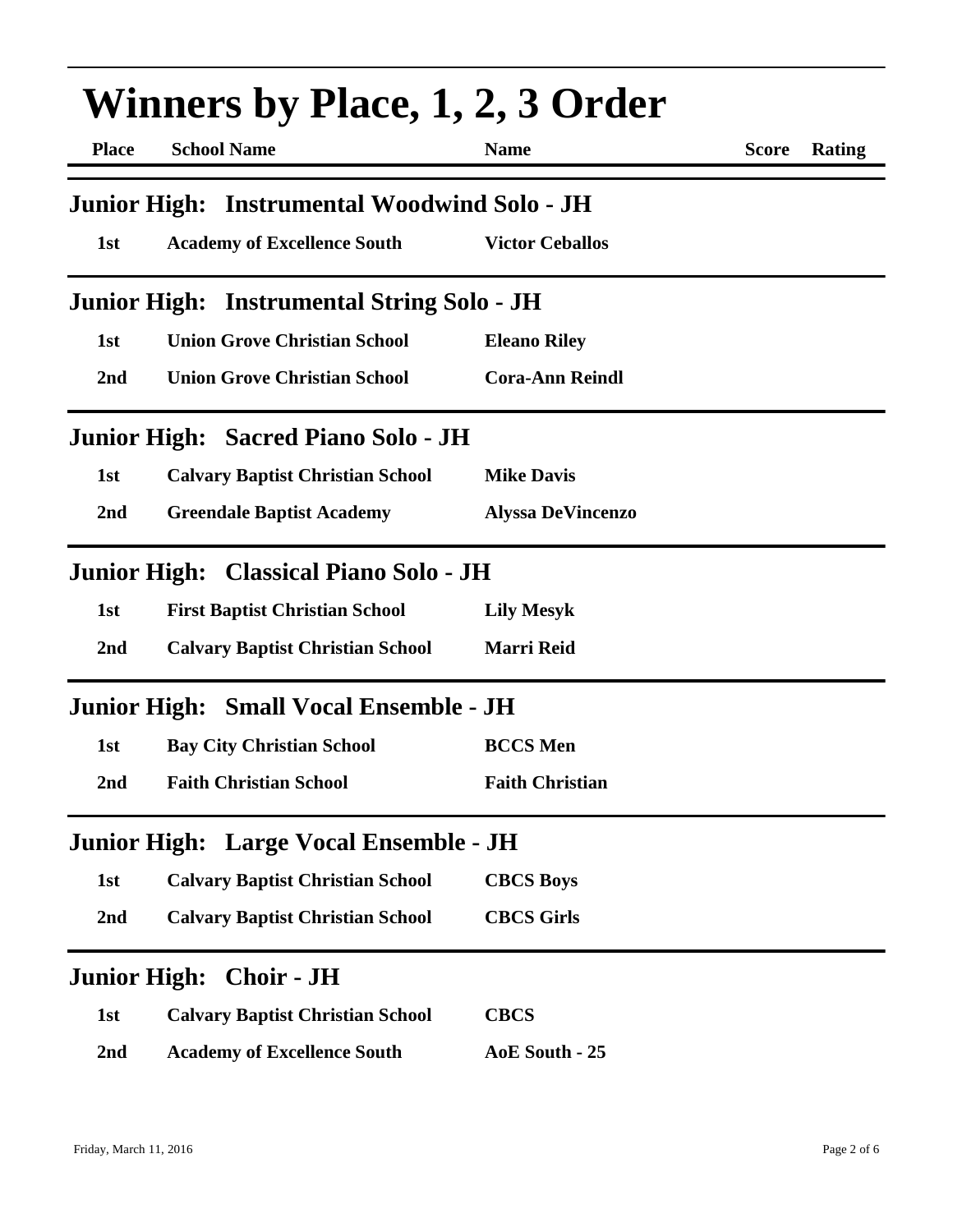| <b>Winners by Place, 1, 2, 3 Order</b> |                                                        |                                |              |        |
|----------------------------------------|--------------------------------------------------------|--------------------------------|--------------|--------|
| <b>Place</b>                           | <b>School Name</b>                                     | <b>Name</b>                    | <b>Score</b> | Rating |
|                                        | Junior High: Orchestra/Band - JH                       |                                |              |        |
| 1st                                    | <b>Calvary Baptist Christian School</b>                | <b>CBCS</b>                    |              |        |
|                                        | Junior High: Handbell/Handchime Choir - JH             |                                |              |        |
| 1st                                    | <b>Waukesha Christian Academy</b>                      | <b>Waukesha Christian</b>      |              |        |
| 2nd                                    | <b>Bay City Christian School</b>                       | <b>BCCS</b>                    |              |        |
|                                        | <b>Junior High: Oral Interpretation of Poetry - JH</b> |                                |              |        |
| 1st                                    | <b>Greendale Baptist Academy</b>                       | <b>Alyssa DeVincenzo</b>       |              |        |
| 2nd                                    | <b>Faith Christian School</b>                          | <b>Whitney Schindler</b>       |              |        |
|                                        | <b>Junior High: Declamation - JH</b>                   |                                |              |        |
| 1st                                    | <b>Bay City Christian School</b>                       | <b>Buddy Thayer</b>            |              |        |
| 2nd                                    | <b>Calvary Baptist Christian School</b>                | <b>Brad Brock</b>              |              |        |
|                                        | Junior High: Humorous Interpretation - JH              |                                |              |        |
| 1st                                    | <b>Union Grove Christian School</b>                    | <b>Micah Love</b>              |              |        |
| 2nd                                    | <b>Calvary Baptist Christian School</b>                | <b>Trey Miller</b>             |              |        |
|                                        | <b>Junior High: Bible Reading - JH</b>                 |                                |              |        |
| 1st                                    | <b>Faith Christian School</b>                          | <b>Morgan Gusick</b>           |              |        |
|                                        | <b>Junior High: Duet Acting - JH</b>                   |                                |              |        |
| 1st                                    | <b>Calvary Baptist Christian School</b>                | <b>CBCS</b> - Collupy/Price    |              |        |
| 2 <sub>nd</sub>                        | <b>Greendale Baptist Academy</b>                       | <b>GBA</b> - Bhatia/DeVincenzo |              |        |

## **Junior High: Calligraphy - JH**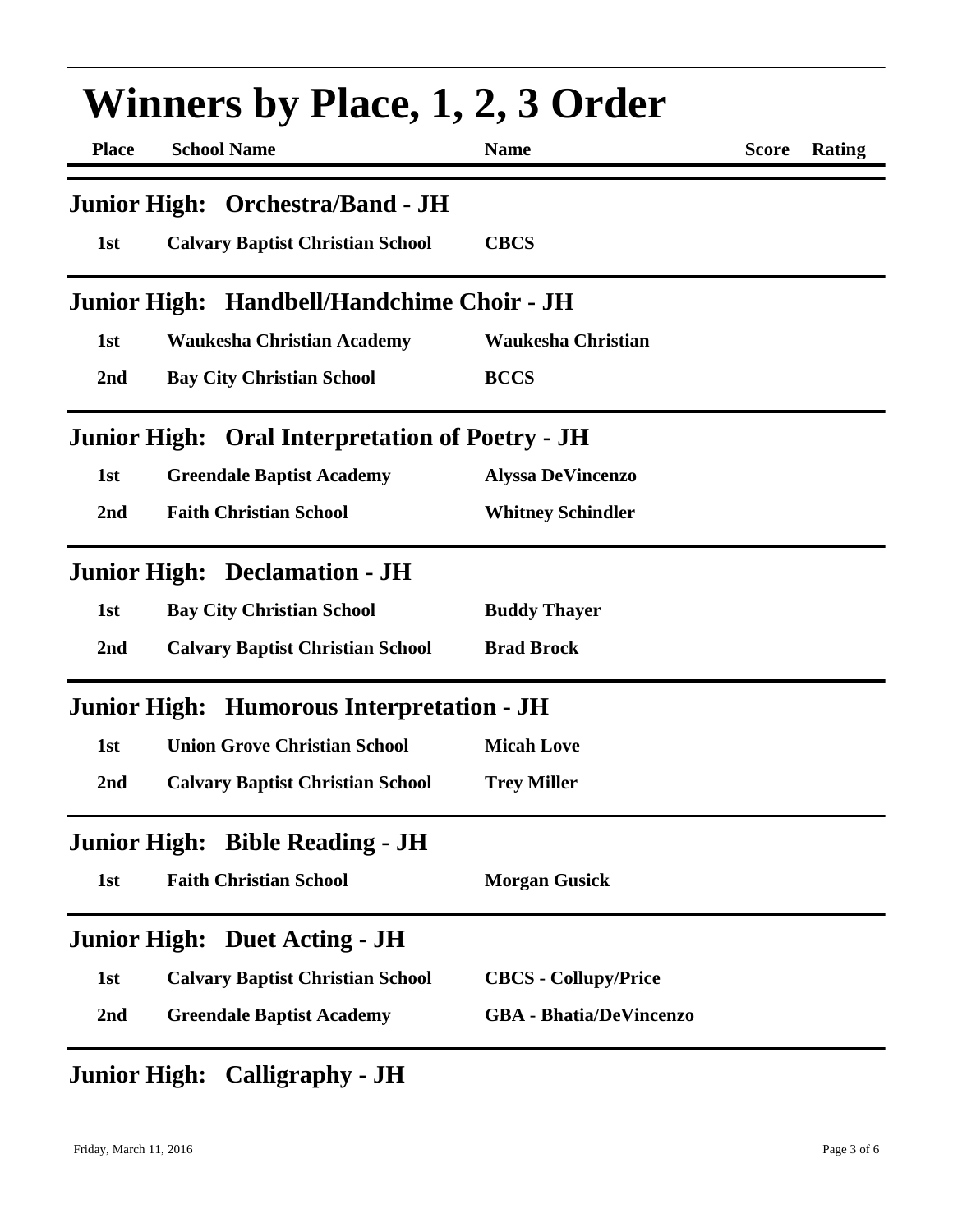| <b>Winners by Place, 1, 2, 3 Order</b>         |                                                |                          |              |        |  |
|------------------------------------------------|------------------------------------------------|--------------------------|--------------|--------|--|
| <b>Place</b>                                   | <b>School Name</b>                             | <b>Name</b>              | <b>Score</b> | Rating |  |
| 1st                                            | <b>Academy of Excellence North</b>             | Paw Ta La Moo            |              |        |  |
| 2nd                                            | <b>Academy of Excellence South</b>             | <b>Kailey Tirado</b>     |              |        |  |
| <b>Junior High: Monochromatic Drawing - JH</b> |                                                |                          |              |        |  |
| 1st                                            | <b>Waukesha Christian Academy</b>              | <b>Joseph Marks</b>      |              |        |  |
| 2nd                                            | <b>Academy of Excellence South</b>             | <b>Thaw Eh Htoo</b>      |              |        |  |
|                                                | <b>Junior High: Polychromatic Drawing - JH</b> |                          |              |        |  |
| 1st                                            | <b>Academy of Excellence North</b>             | <b>Hsa Chri Wah</b>      |              |        |  |
| 2nd                                            | <b>Academy of Excellence South</b>             | <b>Thaw Eh Htoo</b>      |              |        |  |
|                                                | <b>Junior High: Watercolor - JH</b>            |                          |              |        |  |
| 1st                                            | <b>Academy of Excellence North</b>             | Sapphira McBride         |              |        |  |
| 2nd                                            | <b>Academy of Excellence North</b>             | Nay Saw Lay Moo          |              |        |  |
|                                                | Junior High: Oil Painting - JH                 |                          |              |        |  |
| 1st                                            | <b>Academy of Excellence South</b>             | <b>Kailey Tirado</b>     |              |        |  |
| 2nd                                            | <b>Academy of Excellence South</b>             | <b>Krismelody Balbas</b> |              |        |  |
|                                                | <b>Junior High: Acrylic Painting - JH</b>      |                          |              |        |  |
| 1st                                            | <b>Bay City Christian School</b>               | <b>Katie Gillette</b>    |              |        |  |
| 2 <sub>nd</sub>                                | <b>Academy of Excellence North</b>             | Mu La Soe                |              |        |  |
|                                                | <b>Junior High: Sculpture - JH</b>             |                          |              |        |  |
| 1st                                            | <b>Waukesha Christian Academy</b>              | <b>Jaclyn Motley</b>     |              |        |  |
| 2nd                                            | <b>Trinity Baptist School</b>                  | <b>Nate Derksen</b>      |              |        |  |

## **Junior High: Textiles - JH**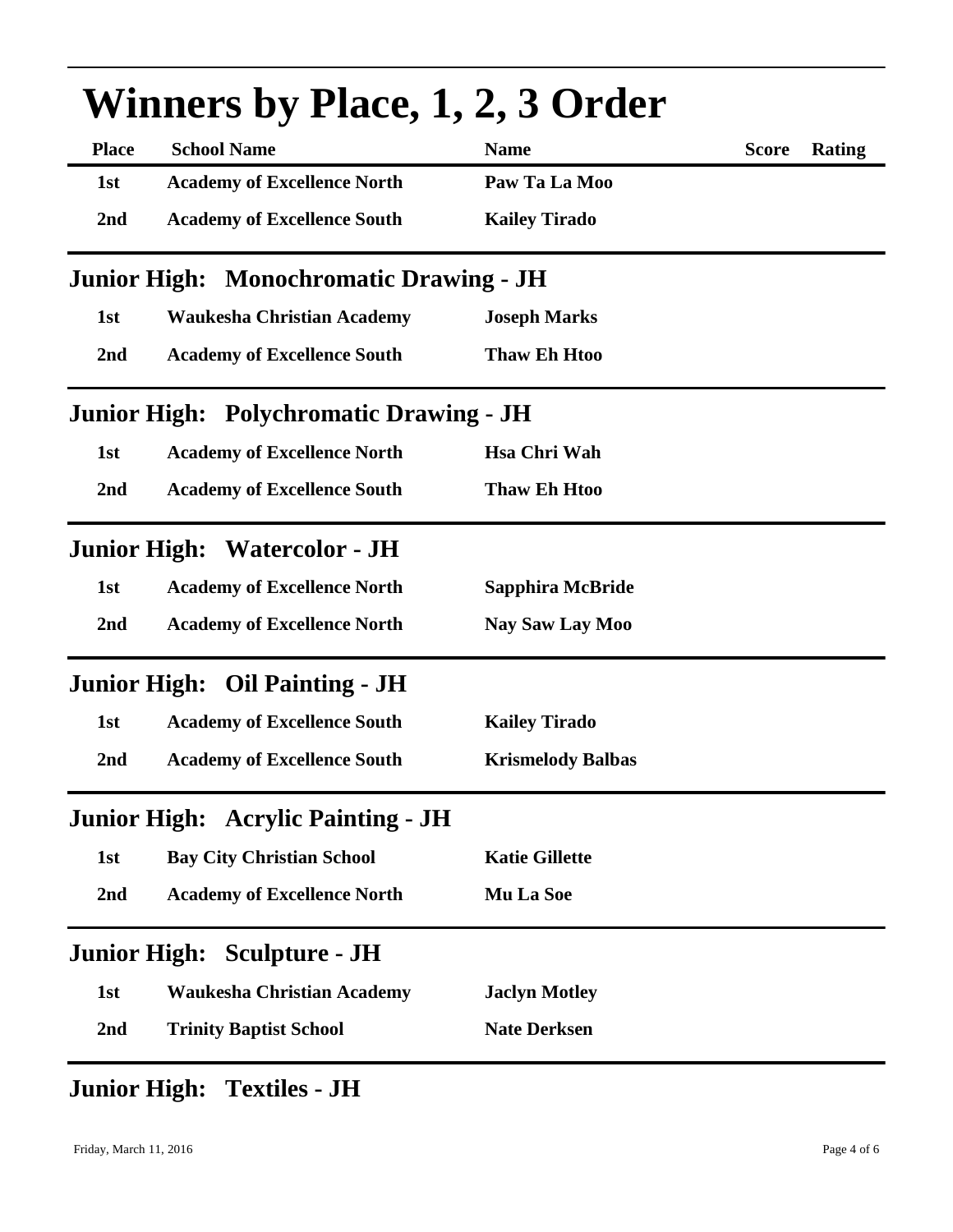| WINNERS DY PIACE, 1, 2, 5 ORGER |                                                        |                           |              |               |  |
|---------------------------------|--------------------------------------------------------|---------------------------|--------------|---------------|--|
| <b>Place</b>                    | <b>School Name</b>                                     | <b>Name</b>               | <b>Score</b> | <b>Rating</b> |  |
| 1st                             | <b>Calvary Baptist Christian School</b>                | <b>Brooke Davidson</b>    |              |               |  |
| 2 <sub>nd</sub>                 | <b>Academy of Excellence South</b>                     | <b>Yizaida Sabater</b>    |              |               |  |
|                                 | <b>Junior High: Crafts - JH</b>                        |                           |              |               |  |
| 1st                             | <b>Calvary Baptist Christian School</b>                | <b>Laurie Heisel</b>      |              |               |  |
|                                 | Junior High: Digital Media - JH                        |                           |              |               |  |
| 1st                             | <b>Faith Christian School</b>                          | <b>Morgan Gusick</b>      |              |               |  |
| 2nd                             | <b>First Baptist Christian School</b>                  | <b>Cariesa Gross</b>      |              |               |  |
|                                 | Junior High: Mixed Media - JH                          |                           |              |               |  |
| 1st                             | <b>Trinity Baptist School</b>                          | <b>Annika Shaeffer</b>    |              |               |  |
| 2nd                             | <b>Trinity Baptist School</b>                          | <b>Silas Westra</b>       |              |               |  |
|                                 | Junior High: Still Life Photography - JH               |                           |              |               |  |
| 1st                             | <b>Trinity Baptist School</b>                          | <b>Annika Shaeffer</b>    |              |               |  |
| 2 <sub>nd</sub>                 | <b>Academy of Excellence South</b>                     | <b>Zaihmerra Garner</b>   |              |               |  |
|                                 | <b>Junior High: Landscapes and Arch Photo - JH</b>     |                           |              |               |  |
| 1st                             | <b>Faith Christian School</b>                          | <b>Brookelyn Banaszak</b> |              |               |  |
| 2nd                             | <b>Calvary Baptist Christian School</b>                | <b>Laurie Heisel</b>      |              |               |  |
|                                 | <b>Junior High: People and Animal Photography - JH</b> |                           |              |               |  |
| 1st                             | <b>Calvary Baptist Christian School</b>                | <b>Brooke Davidson</b>    |              |               |  |
| 2nd                             | <b>Faith Baptist School</b>                            | <b>Brady Rediske</b>      |              |               |  |
|                                 | Junior High: English - JH                              |                           |              |               |  |
| 1st                             | <b>Calvary Baptist Christian School</b>                | <b>Rayana Masters</b>     |              |               |  |

## $W$ inners by Place, 1, 2,  $\Omega$ uder